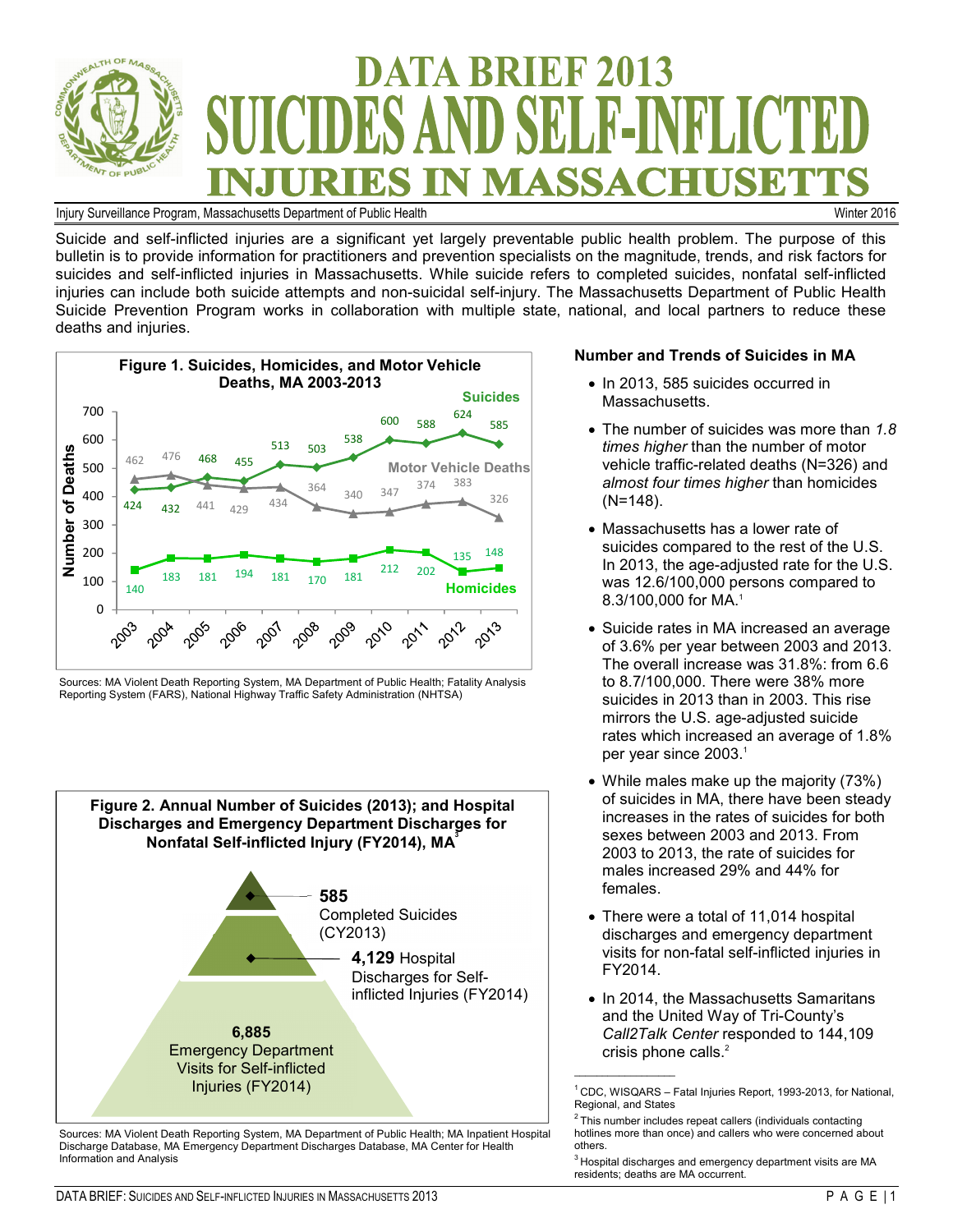## **Suicides and Hospitalizations for Nonfatal Self-inflicted Injuries by Age Group and Sex**



Source: MA Violent Death Reporting System, MA Department of Public Health



Source: MA Violent Death Reporting System, MA Department of Public Health; National Center for Health Statistics Vintage 2013 Postcensal Estimates of Resident Population



Source: MA Hospital Discharge Database, MA Center for Health Information and Analysis; National Center for Health Statistics Vintage 2013 Postcensal Estimates of Resident Population

\*Rates are not calculated on counts of less than six. See Methods section for additional information on rates.

#### **Suicides by Age Group**

- The majority of suicides that occurred in 2013 were among individuals age 35-64 years (n=334, 57%). Between 2003 and 2013, the rate of suicides in this group increased an average of 4.2% per year.
- There were 2.7 times more male suicides than female suicides in 2013: 427 male deaths (13.2/100,000 persons) compared to 158 female deaths (4.6/100,000 persons).
- The highest male suicide rate was among individuals age 45-54 years (19.4/100,000 persons, n=94).
- The highest female suicide rate was among individuals age 45-54 years (7.1/100,000 persons, n=36).

#### **Nonfatal Self-inflicted Injuries, Hospital Discharges in FY14**

- The overall rate of hospital discharges for nonfatal selfinflicted injury was 61.2/100,000 persons (N=4,129).
- Females had a higher rate of hospital discharges for nonfatal self-inflicted injury (65.0/100,000 persons, n=2,257) than males.
- Females age 15-24 years had the highest rate among all the age groups (119.8/100,000 persons, n=566).
- The overall rate of nonfatal selfinflicted hospital discharges in males was 57.2/100,000 persons (n=1,872).

\_\_\_\_\_\_\_\_\_\_\_\_\_\_\_\_\_\_\_\_\_\_\_\_\_

.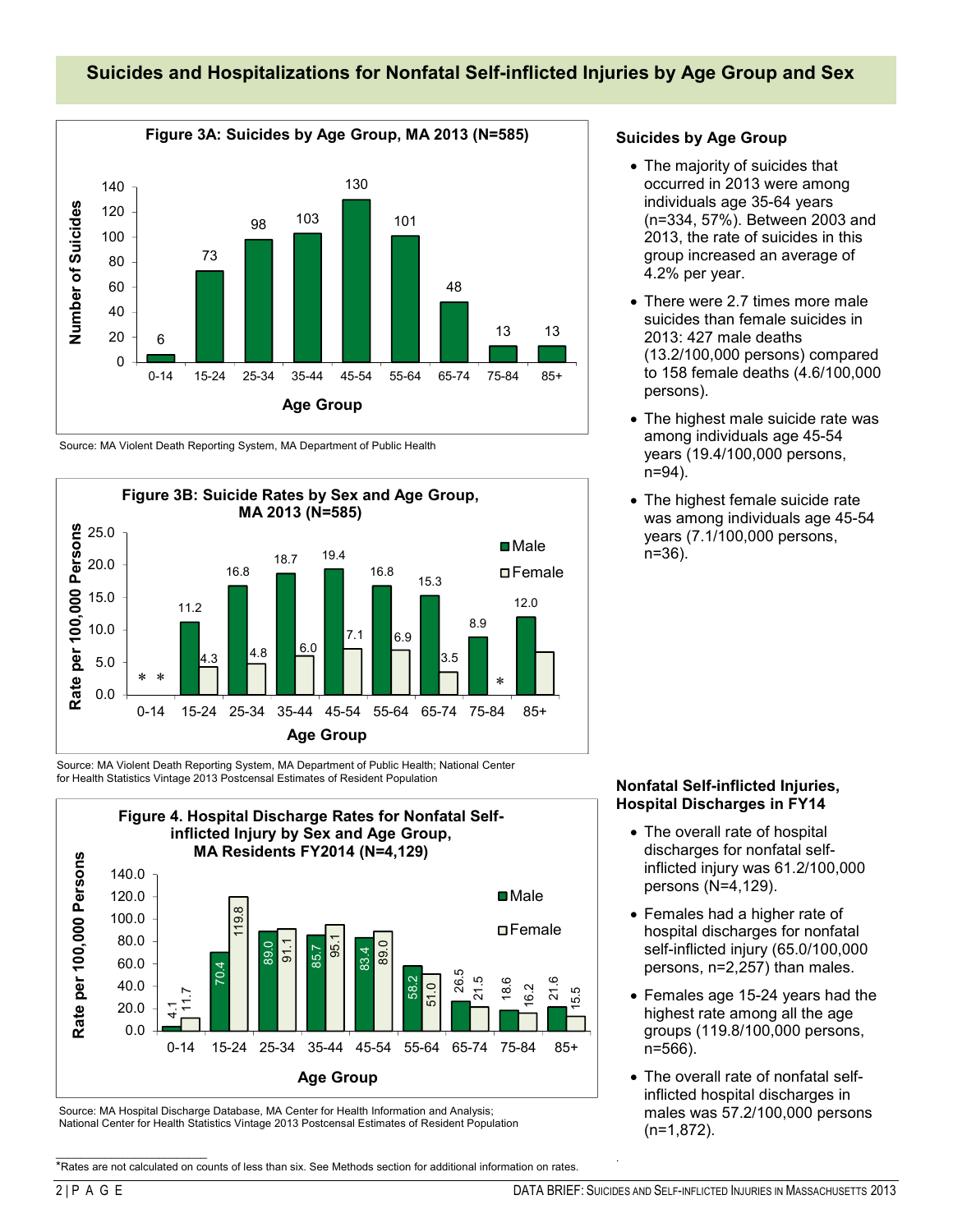## **Suicides by Race/Ethnicity and Suicide and Nonfatal Self-inflicted Hospitalizations by Method**



**Suicide by Sex and race/Ethnicity**

- For 2009-2013, the average annual age-adjusted suicide rate was highest among white, non-Hispanic males (15.1/100,000 persons, n=1,973).
- Similarly, white, non-Hispanic females had a higher average annual age-adjusted rate (4.4/100,000 persons, n=614) of suicide compared to black, non-Hispanic and Hispanic females.

Source: MA Violent Death Reporting System, MA Department of Public Health; National Center for Health Statistics Vintage 2013 Postcensal Estimates of Resident Population



Source: MA Violent Death Reporting System, MA Department of Public Health; MA Center for Health Information and Analysis

- Hanging/suffocation (n=213) and firearm (n=110) were the most common suicide methods for men.
- Hanging/suffocation (n=71) and poisoning/overdose (n=65) were the most common suicide methods for women.
- The most common method of *non-fatal* self-inflicted injuries for both sexes in FY2014 was poisoning/overdose.
- For suicides by poisoning/overdose, opiates and antidepressants were the most common classes of substances used.

\_\_\_\_\_\_\_\_\_\_\_\_\_\_\_\_\_\_\_\_\_\_\_\_\_\_\_\_\_\_

**<sup>4</sup>**Rates are age-adjusted using the Standard US Census 2000 population. The five most recent years of data were used to improve the stability of the rate. 5 Total n includes 26 suicides for whom race/ethnicity was American Indian/Alaska Native, other race or unknown. Rates were not calculated for these groups due to numbers less than six or lack of denominator information.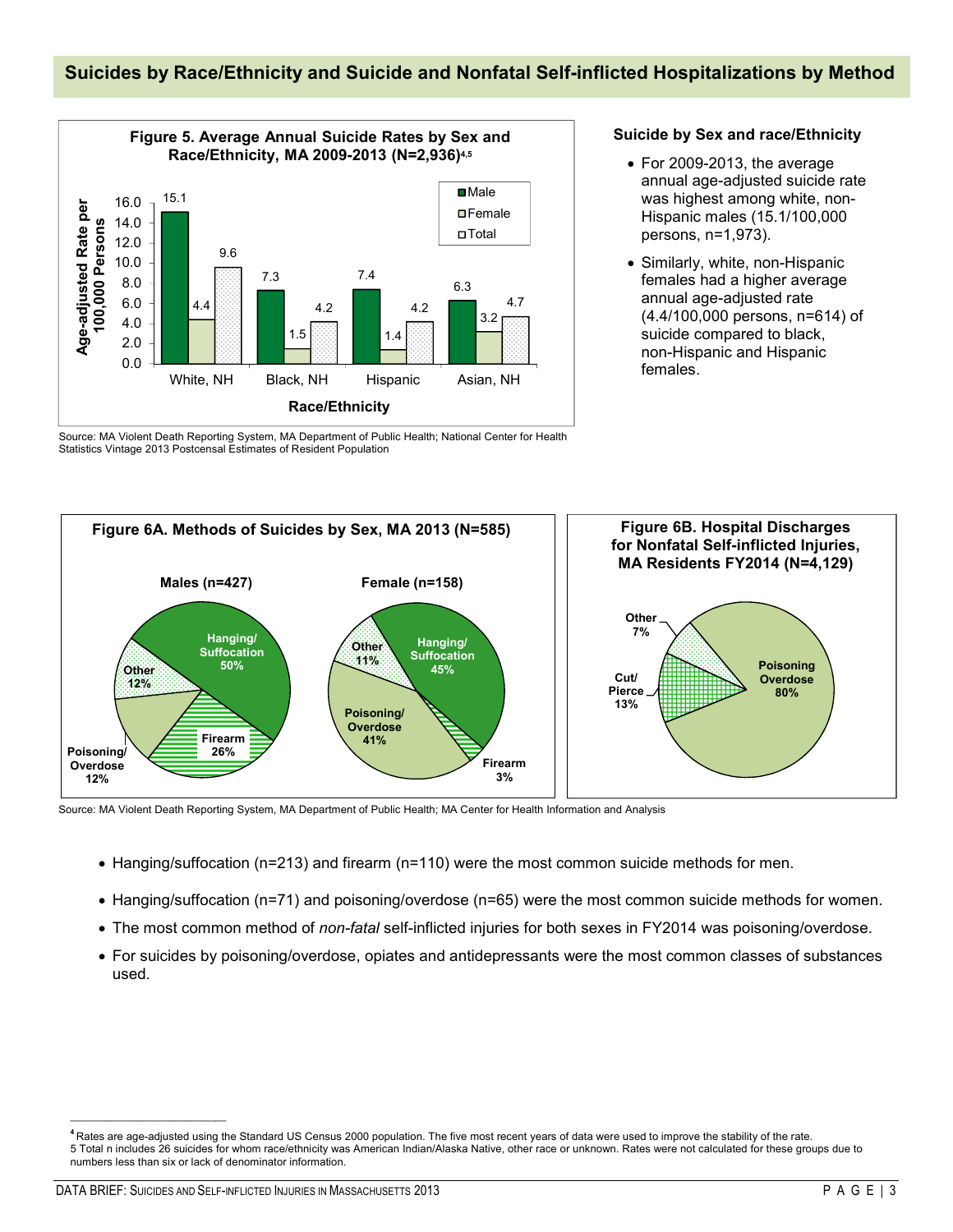#### **Circumstances Associated with Suicide**

#### 14% 14% 14% 22% 22% 30% 39% 44% 51% 0% 20% 40% 60% Disclosed Suicide Intent Physical Health Problem Job/Financial Problem History of Suicide Attempts Intimate Partner Problem Alcohol and/or Other Substance Problem Current Treatment for Mental Health Problem History of Treatment for Mental Health Problem Current Mental Health Problem **Figure 7A. Circumstances Associated with Suicide, MA 2013 (N=585)<sup>6</sup>**

Source: MA Violent Death Reporting System, MA Department of Public Health



#### Source: MA Violent Death Reporting System, MA Department of Public Health

Circumstances for suicides varied by age group in 2013.

- 45-64 year olds had the highest percent of current mental health problem, current treatment for mental illness or substance abuse, and history of mental illness compared to the other age groups.
- 25-44 year olds had the highest percent of alcohol and/or substance abuse problem and intimate partner problem compared to the other age groups.
- 15-24 year olds had the highest percent of history of suicide attempts compared to the other age groups.

#### **Suicide Circumstances**<sup>5</sup>

- 51% of suicide victims had a documented current mental health problem.
- 39% were currently receiving treatment for a mental health or substance abuse problem and 44% had a history of treatment for mental illness.
- 30% had an alcohol or other substance use problem.
- 22% experienced an intimate partner problem prior to their death, such as a divorce, break-up, or conflict with an intimate partner.
- 22% had a known history of suicide attempts.

 $\mathcal{L}$  , we have the set of  $\mathcal{L}$  $6$  Circumstances are not mutually exclusive; more than one circumstance may be noted on each suicide.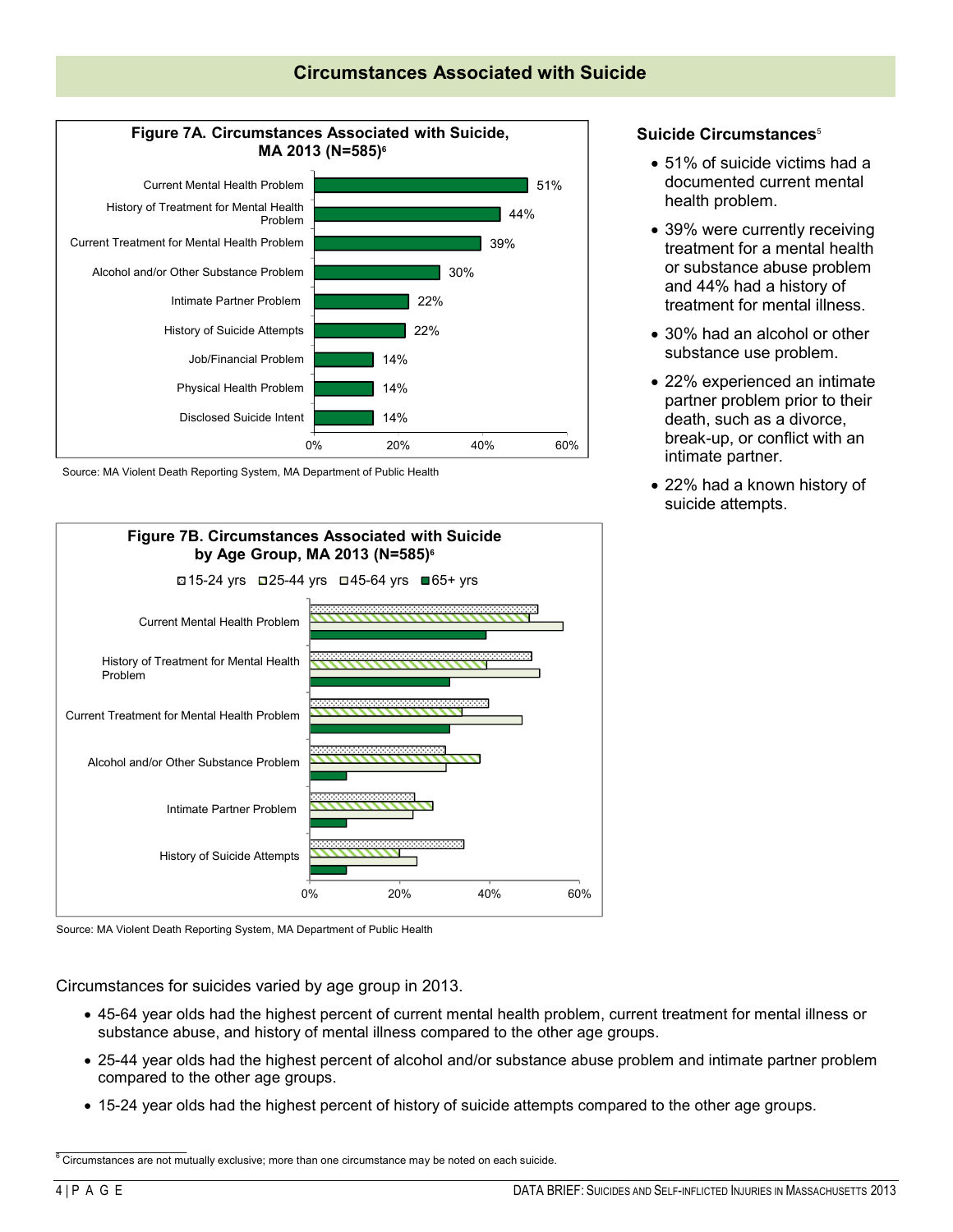

Source: MA Youth Risk Behavior Survey 2013, weighted data



Source: MA Youth Risk Behavior Survey from 2011 and 2013, weighted data

#### **MA Youth Risk Behavior Survey (MA YRBS)**

The MA YRBS is an anonymous, written self-report survey of youth in public high schools in MA. In 2013, results showed that:

- 12% of students seriously considered suicide during the past year.
- 6% made a suicide attempt and of these, one-third resulted in an injury or required medical attention.
- 22% of high school students reported feeling "so sad" or "depressed daily" for at least two weeks during the previous year that they discontinued usual activities. A significantly larger percentage of females (29%) than males (14%) reported feeling this way (not depicted on graph).

## **Victimization and Suicide Attempts**

Survey findings from the MA YRBS show that, as the number of victimization types a student experiences rises, the percent of suicide attempts increases as well. The five victimization types from YRBS include:

- students who had ever been bullied on school property during the past 12 months.
- students who did not go to school on one or more of the past 30 days because they felt they would be unsafe at school or on their way to or from school.
- students who had been threatened or injured with a weapon (such as a gun, knife, club) on school property one or more times during the previous 12 months.
- students who had ever been hurt physically by a date or someone they were going out with.
- students who responded that someone had ever had sexual contact with them against their will.

 $\frac{1}{2}$  ,  $\frac{1}{2}$  ,  $\frac{1}{2}$  ,  $\frac{1}{2}$  ,  $\frac{1}{2}$  ,  $\frac{1}{2}$  ,  $\frac{1}{2}$  $6$  Estimates may be unreliable due to small numbers and should be interpreted with caution.

 $<sup>7</sup>$  The student attempted suicide one or more times in the previous 12 months.</sup>